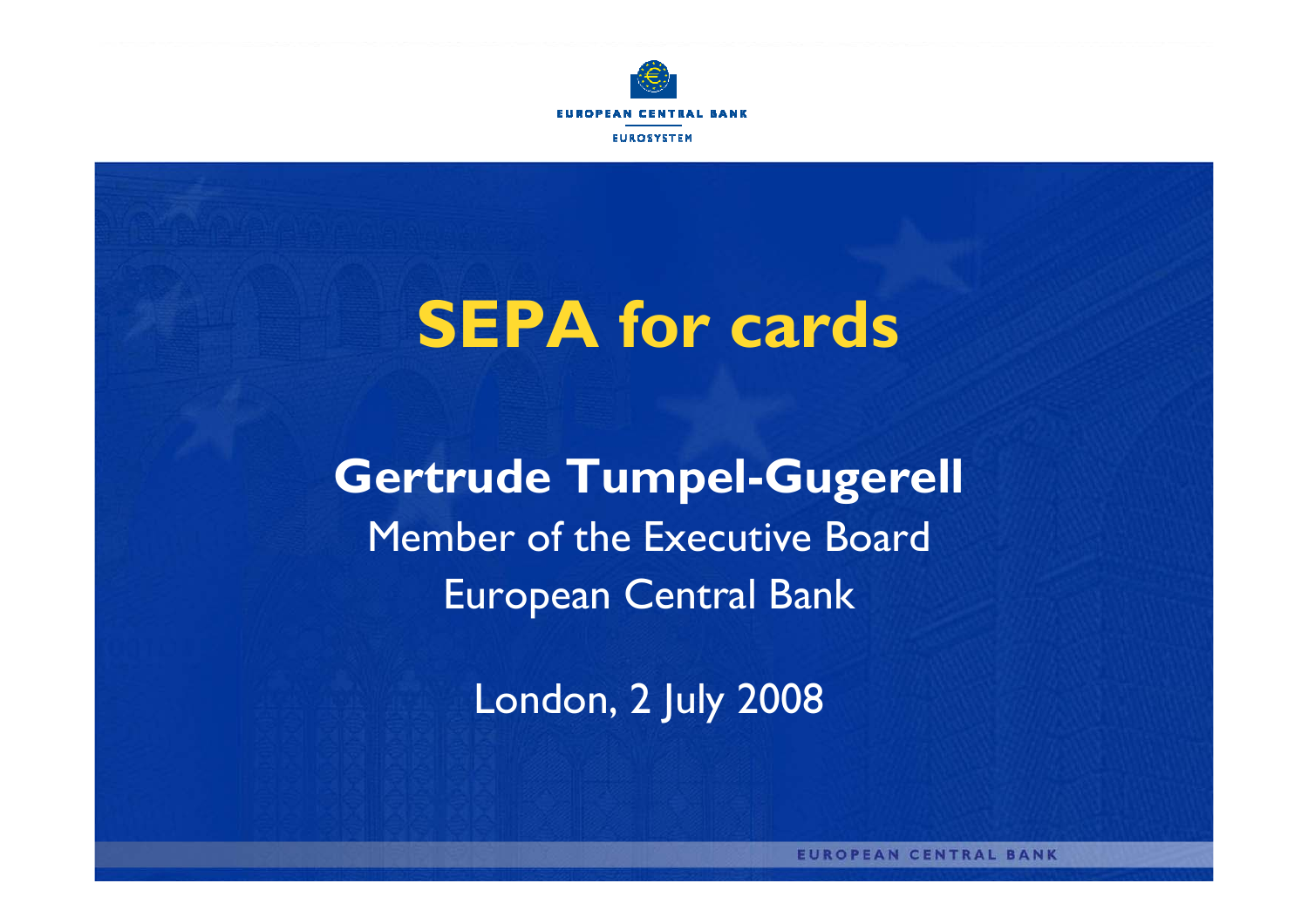### **SEPA project – the ECB's role**

• In SEPA, euro payments are considered domestic and made with one set of payment instruments.

- ECB mandate: smooth operation of payment systems.
- SEPA defined as the area within Europe where customers can make and receive payments in euro  $\Rightarrow$ also for the UK payments market the SEPA project is setting the scene.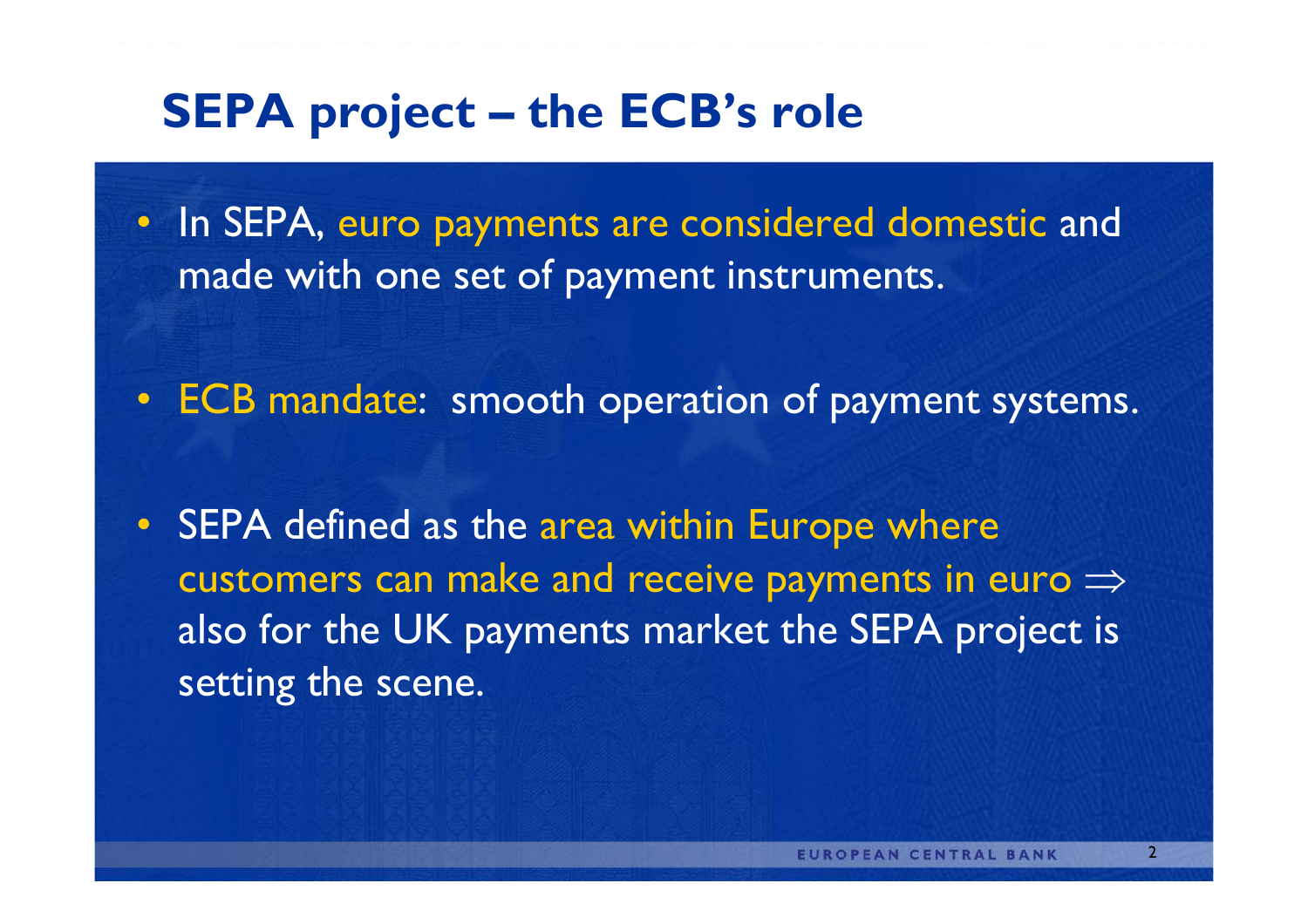### **SEPA benefits**

• Significant contribution to the Lisbon agenda.

• SEPA migration will be a challenge, especially for banks: will significantly reduce their costs, but face increased competition. Opportunity for new, value-added services.

• Significant cost efficiency gains if payment processing is consolidated across borders.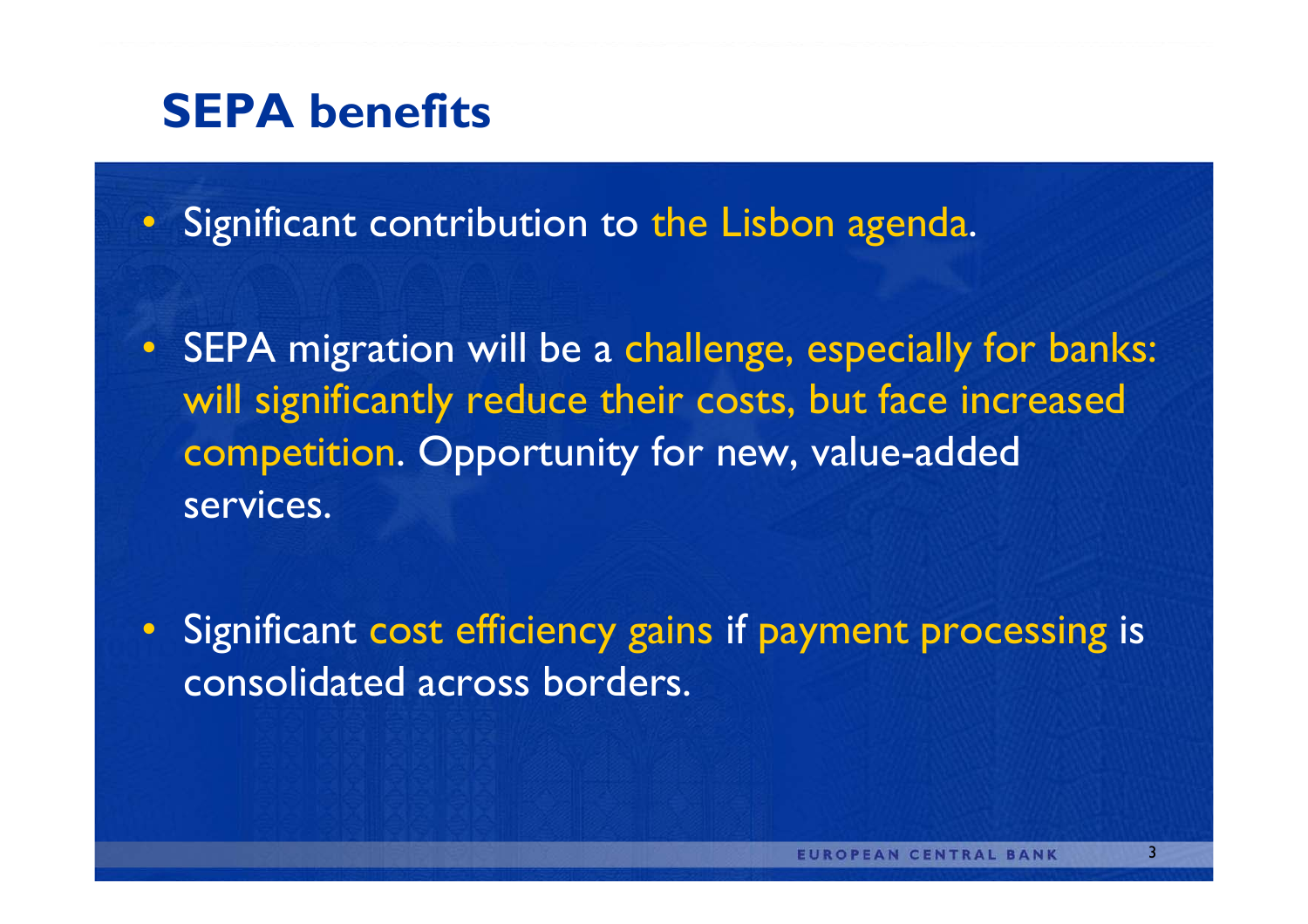#### **SEPA – current status**

• SEPA launch is a reality. The Eurosystem welcomes that the actual use of the SCT has started.

• Big efforts made by the European banking community in setting up and starting the scheme.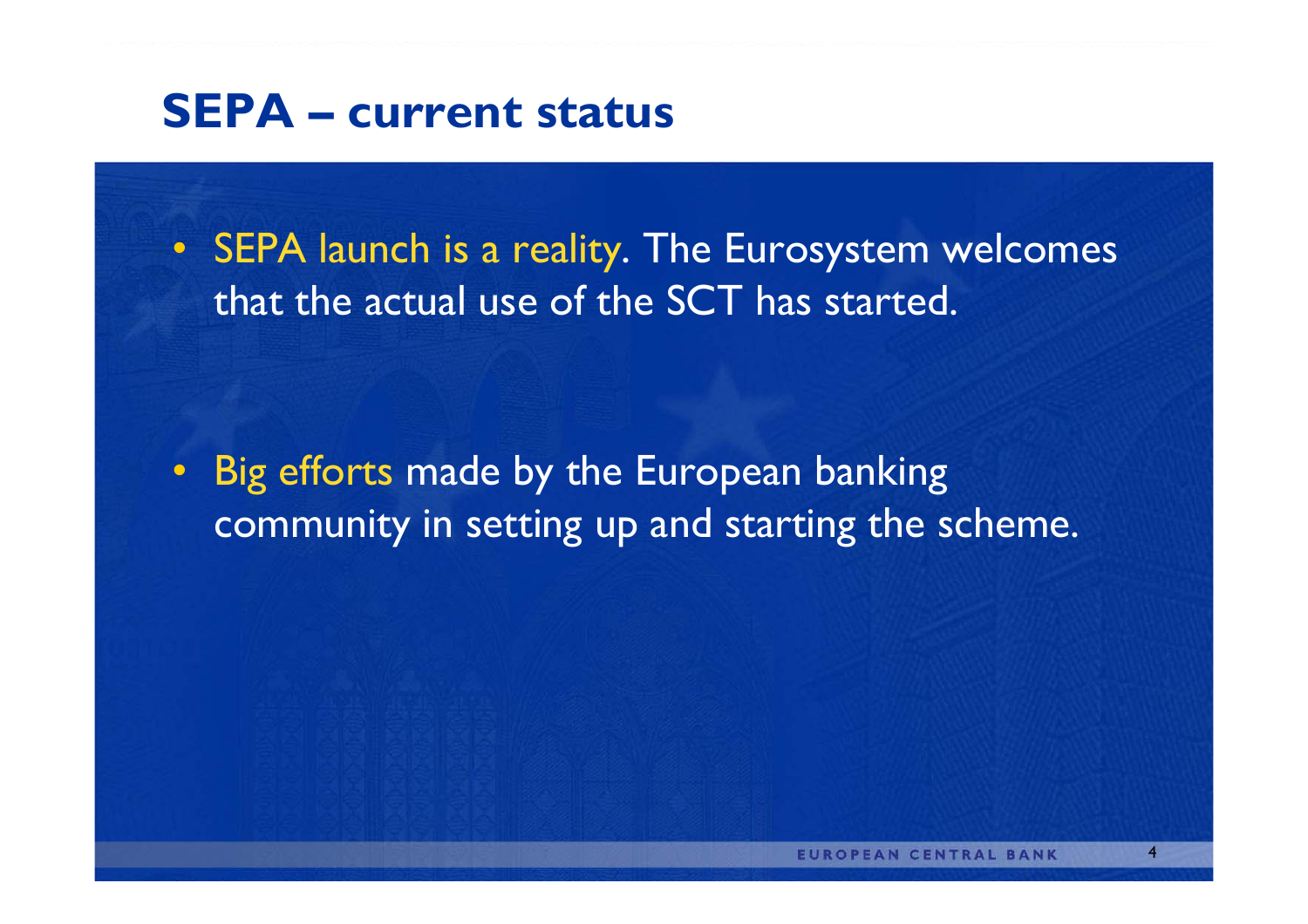#### **Cards and SEPA**

#### Growth potential



Card payments experienced the highest growth and have become the most used payment instrument-over 25 billion payments per year.

Source: Blue Book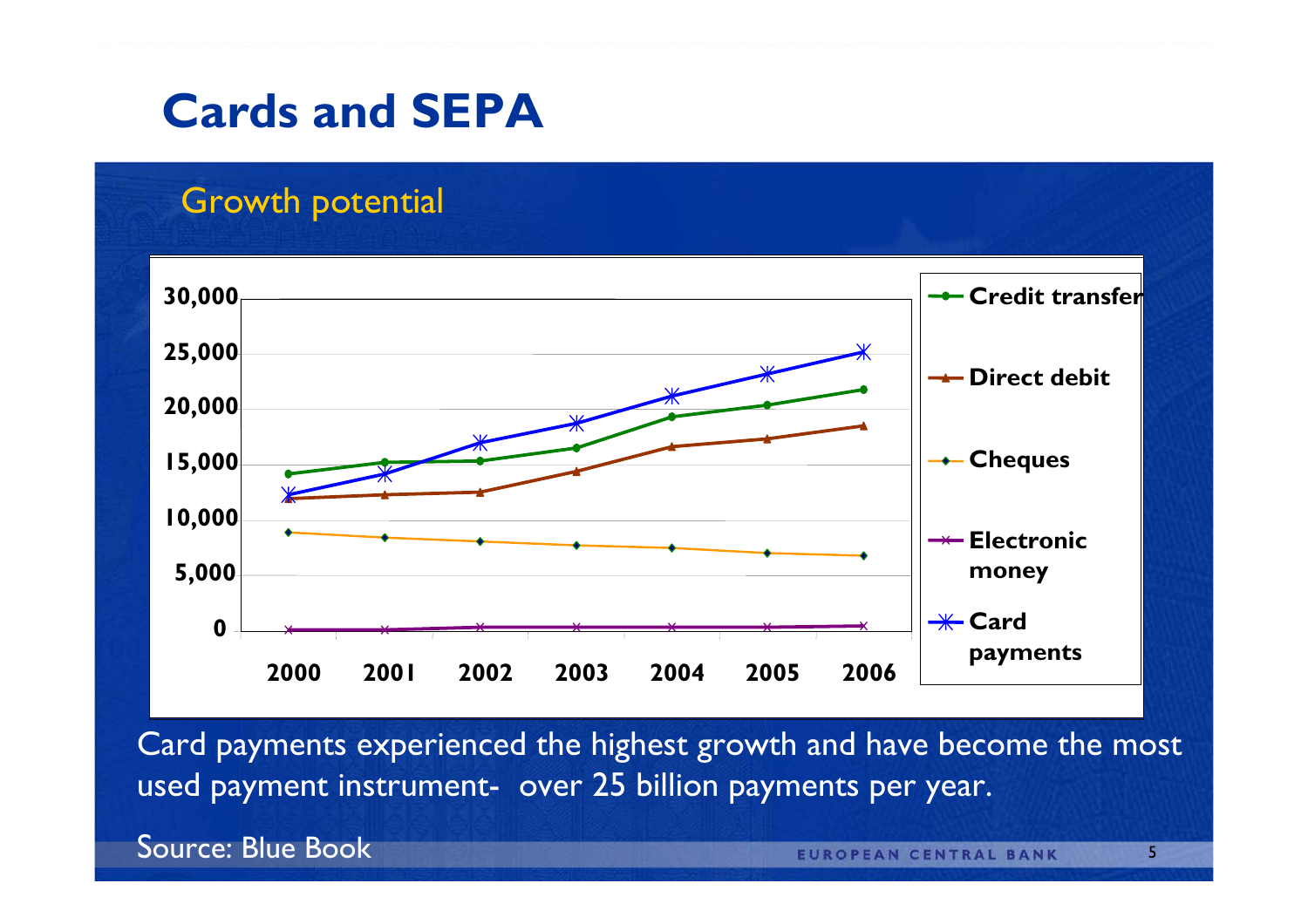#### **Benefits of SEPA for cards**

• Standardisation, integration, competition. Increased choice for consumers, banks, retailers and infrastructures.

• Benefits to be fully reaped only if the card market is a competitive with some variety  $\Rightarrow$  need of constructive effort.

• International schemes have certainly a role to play in the market.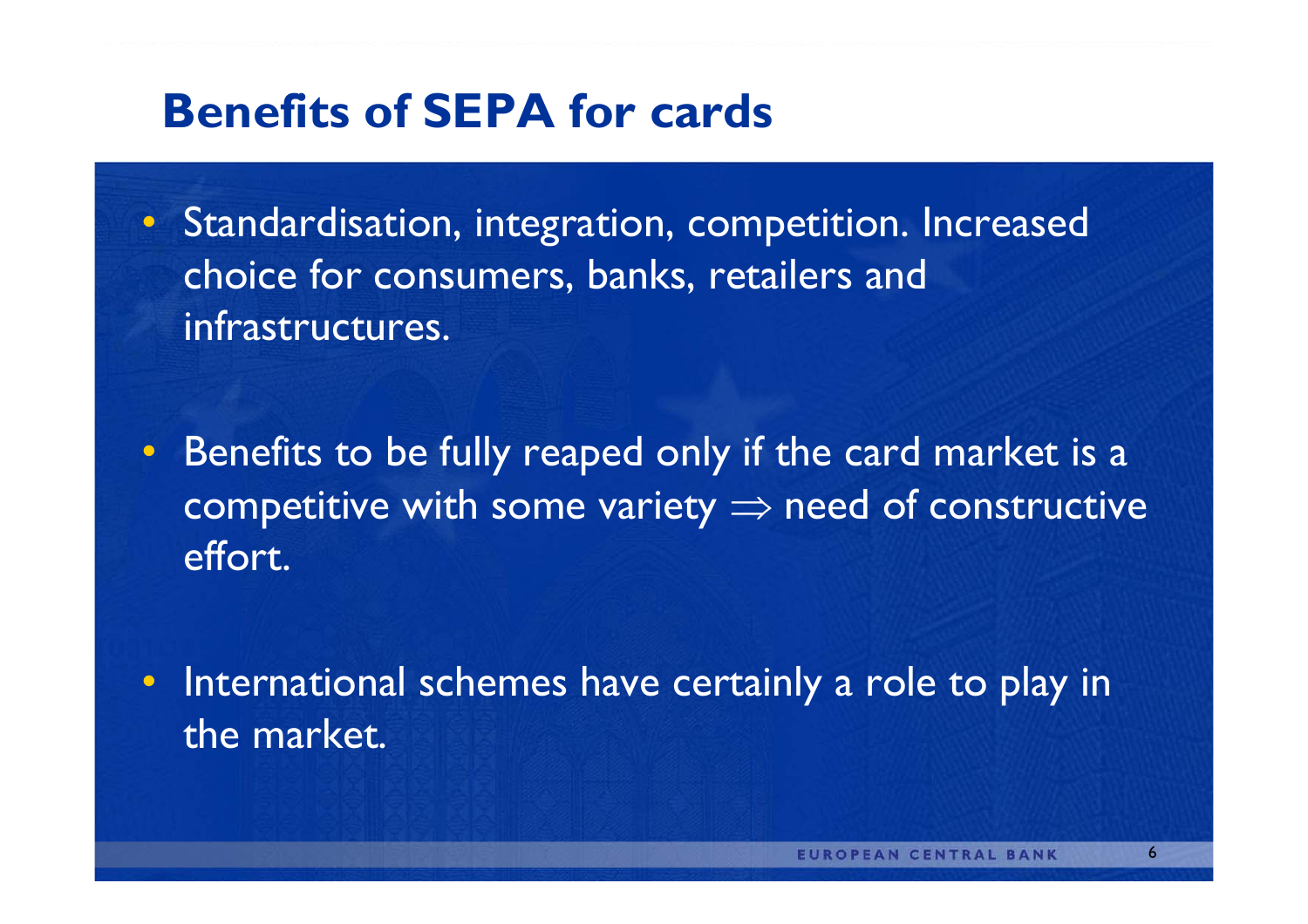# **Ongoing initiatives**

- EAPS• Payfair
- Monnet

# Represent very diverse approaches, all supported by the ECB.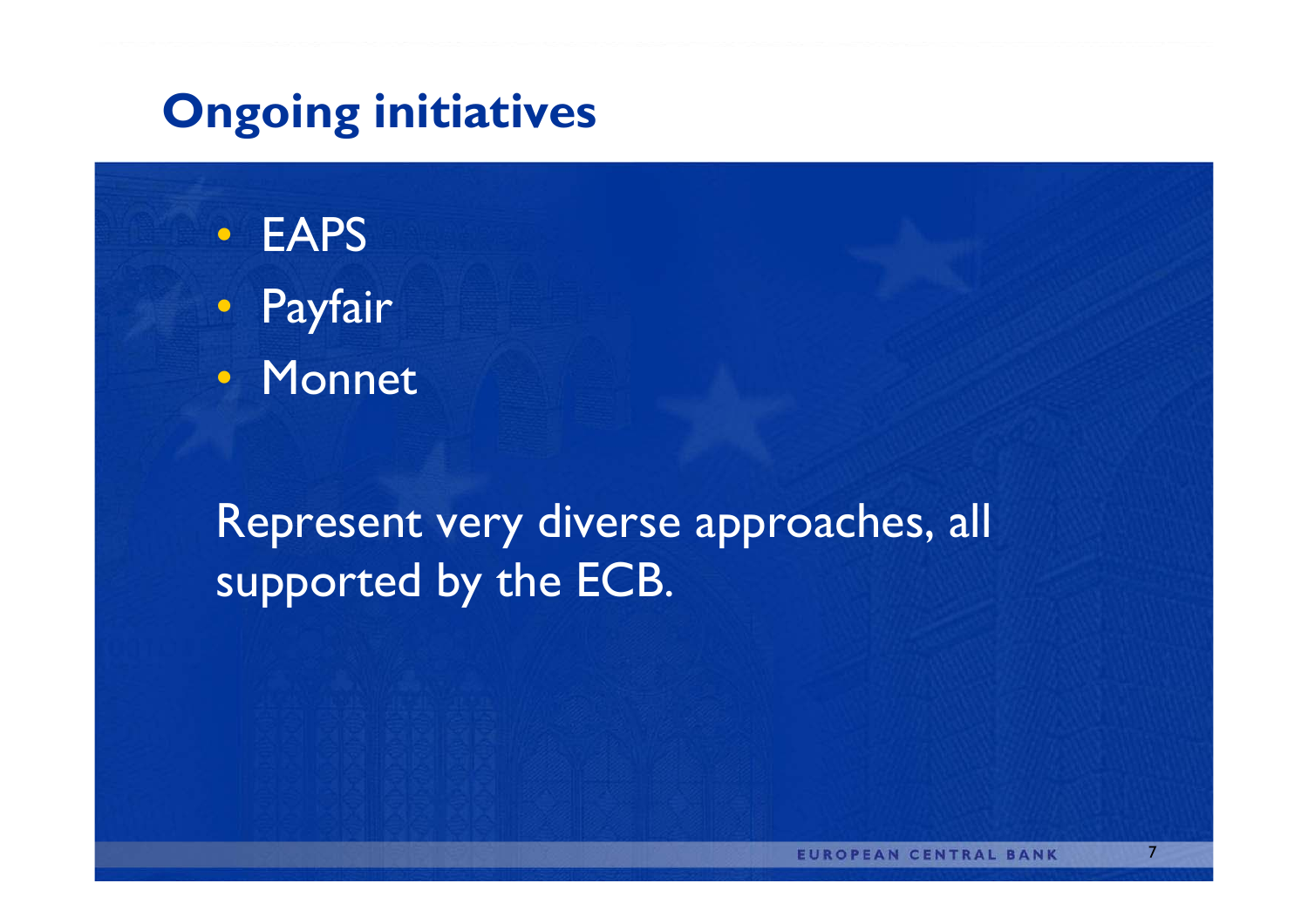# **Benefits of additional European scheme(s)**

• Opportunity to substitute cash by cards, through wider acceptance.

• Additional European card scheme(s) needed to foster a competitive, cost-efficient cards market.